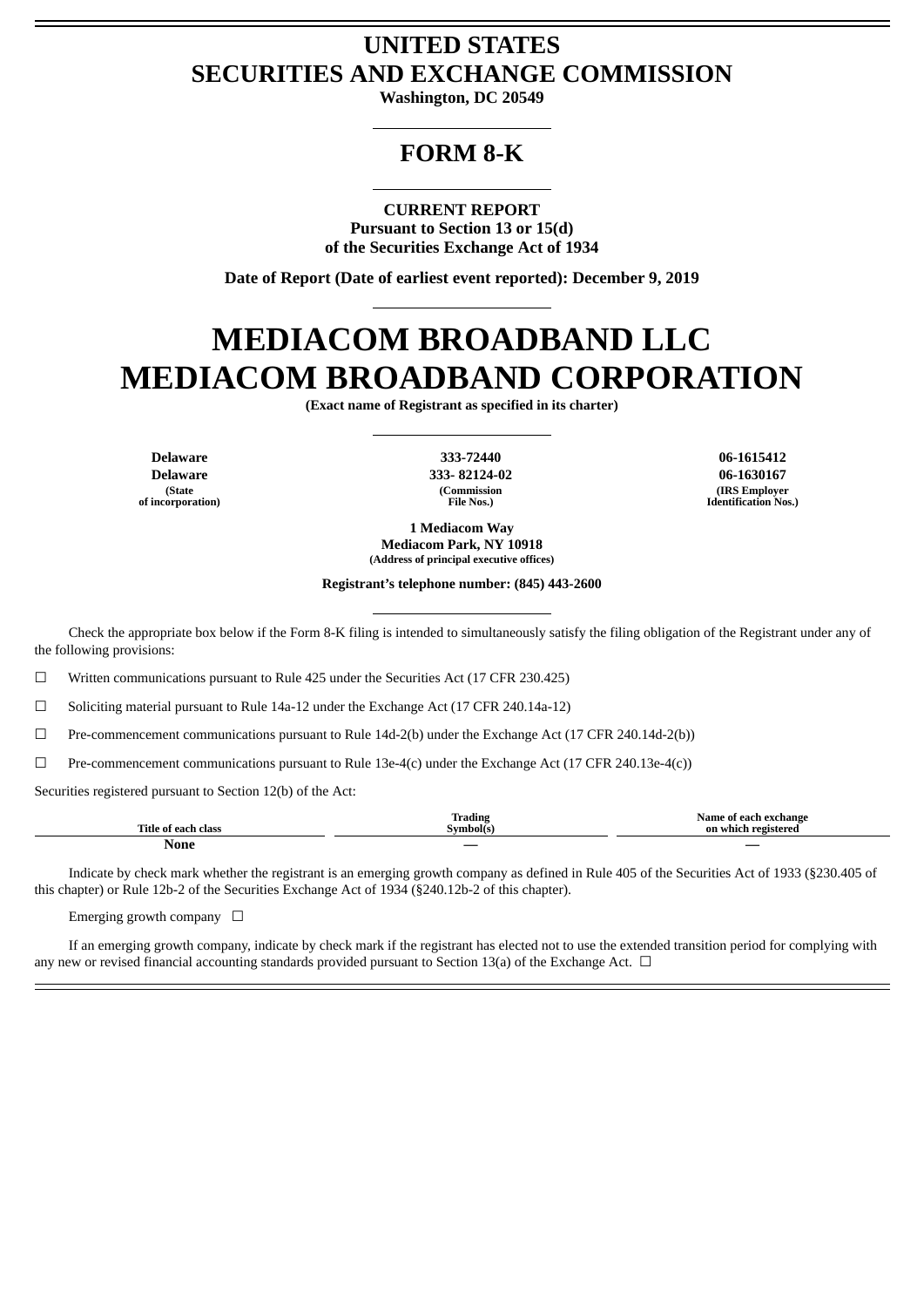#### **Item 8.01. Other Events.**

As previously disclosed on November 7, 2019, Mediacom Broadband LLC and Mediacom Broadband Corporation announced a call for redemption of the entire remaining aggregate \$50 million outstanding principal amount of their 51⁄2% Senior Notes due 2021 (the "51⁄2% Notes"). In accordance with the redemption provisions of the 51⁄2% Notes and the related indenture, the 51⁄2% Notes were redeemed on December 9, 2019 (the "redemption date") at a price equal to \$1,000.00 for each \$1,000 principal amount outstanding, or an aggregate price of \$50.0 million. In addition, the remaining accrued interest payment was made as required under the indenture governing the 51⁄2% Notes, and interest on the 51⁄2% Notes ceased to accrue on and after the redemption date.

As a result of the redemption, none of the 51⁄2% Notes remain outstanding, and the issuers' obligation under the related indenture to file annual, quarterly and other periodic reports with the Securities and Exchange Commission ("SEC") has terminated. As a result, the issuers intend to cease filing voluntary reports with the SEC.